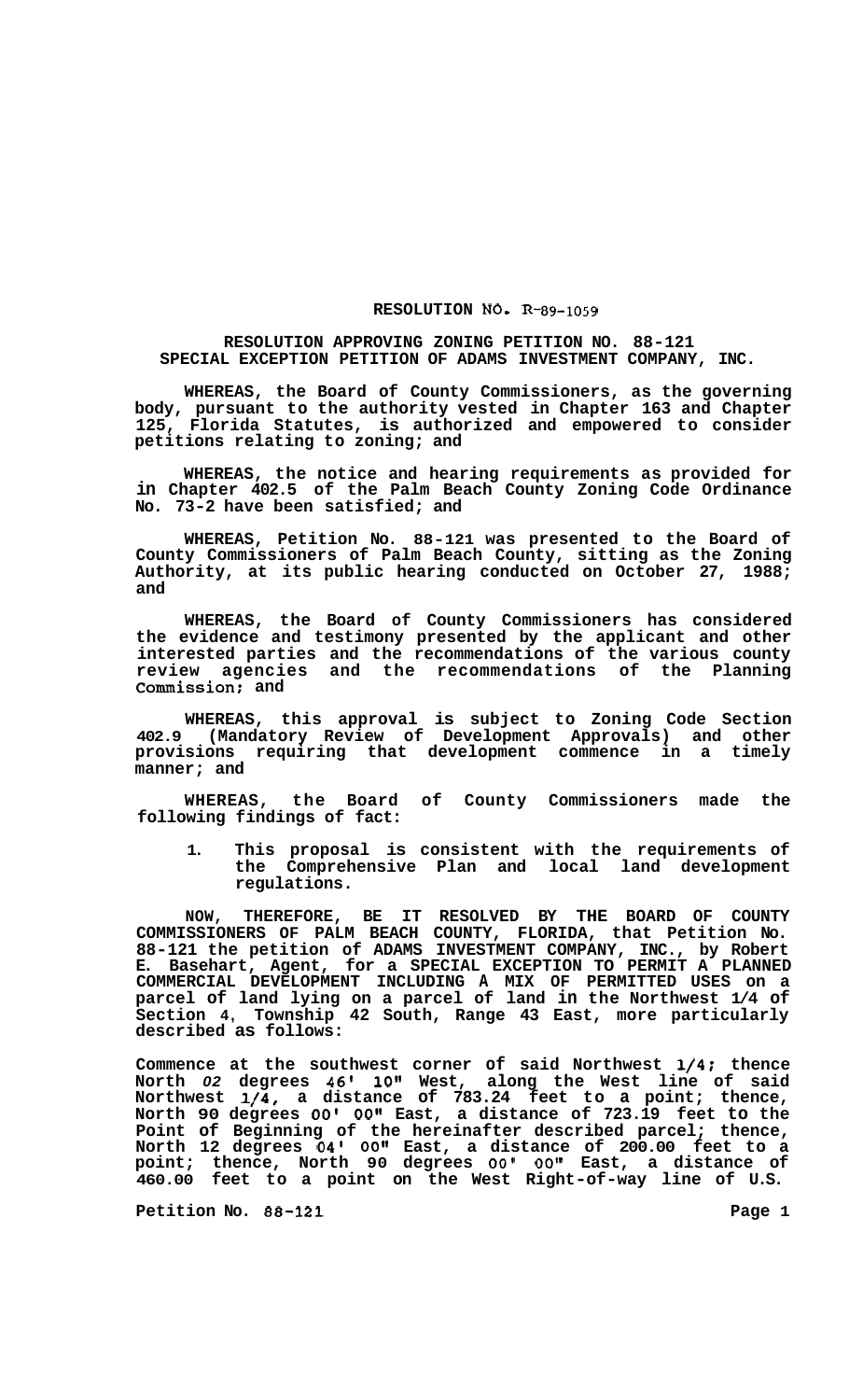Highway **No. 1** as recorded in Road Plat **Book 2,** Pages **105** through **118;** thence South **12** degrees **04 I OOlt** West, along said Right-of-Way line, a distance of **200.00** feet to a point: thence South **90**  degrees 00' 00" West, departing from said Right-of-way line, a distance of **460.00** feet to the Point of Beginning, being located on the west side of **U.S.** Highway **No. 1 (SR** *5),* approximately **.2**  mile north **of** PGA Boulevard **(SR 703)** in a CG-General Commercial Zoning District, was approved **as** advertised, subject to the following conditions:

- **1.**  Prior to certification, the site plan shall be amended to indicate the following:
	- a. Relocation of the required hedge and canopy vegetation along **U.S. 1** (State Highway *5)* from the fifteen **(15)** foot Florida Power and Light utility easement to an area adjacent to the parking lot:
	- b. The required number of handicap parking spaces; and
	- c. Graphic depiction of **all** safe sight corners.
- **2.**  The petitioner shall incorporate and preserve the existing native sand pines to the greatest extent possible. An Alternative Landscape Betterment Plan may be submitted to permit flexibility in location of interior landscape islands to satisfy this preservation requirement.
- **3.**  Install ten **(10)** to twelve **(12)** foot high canopy shade trees, thirty **(30)** feet on center, along the west and south property lines.
- **4. No** off-premises signs will be permitted on-site.
- **5.**  Sewer service is available to the property. Therefore, no septic tank shall be permitted on the site.
- **6.**  Water service is available to the property. Therefore, no well shall be permitted on the site to provide potable water.
- *7.*  The developer **shall** provide discharge control and treatment for the stormwater runoff in accordance with all applicable agency requirements in effect **at** the time of the permit application. However, at a minimum, this development shall retain onsite the stormwater runoff generated by a three **(3)** year-one **(1)** hour storm with a total rainfall of **3** inches **as** required **by** the Permit Section, Land Development Division. In the event that the subject site abuts **a** Department of Transportation maintained roadway, concurrent approval from the Florida Department of Transportation will also

Petition **NO. 88-121** Page **2**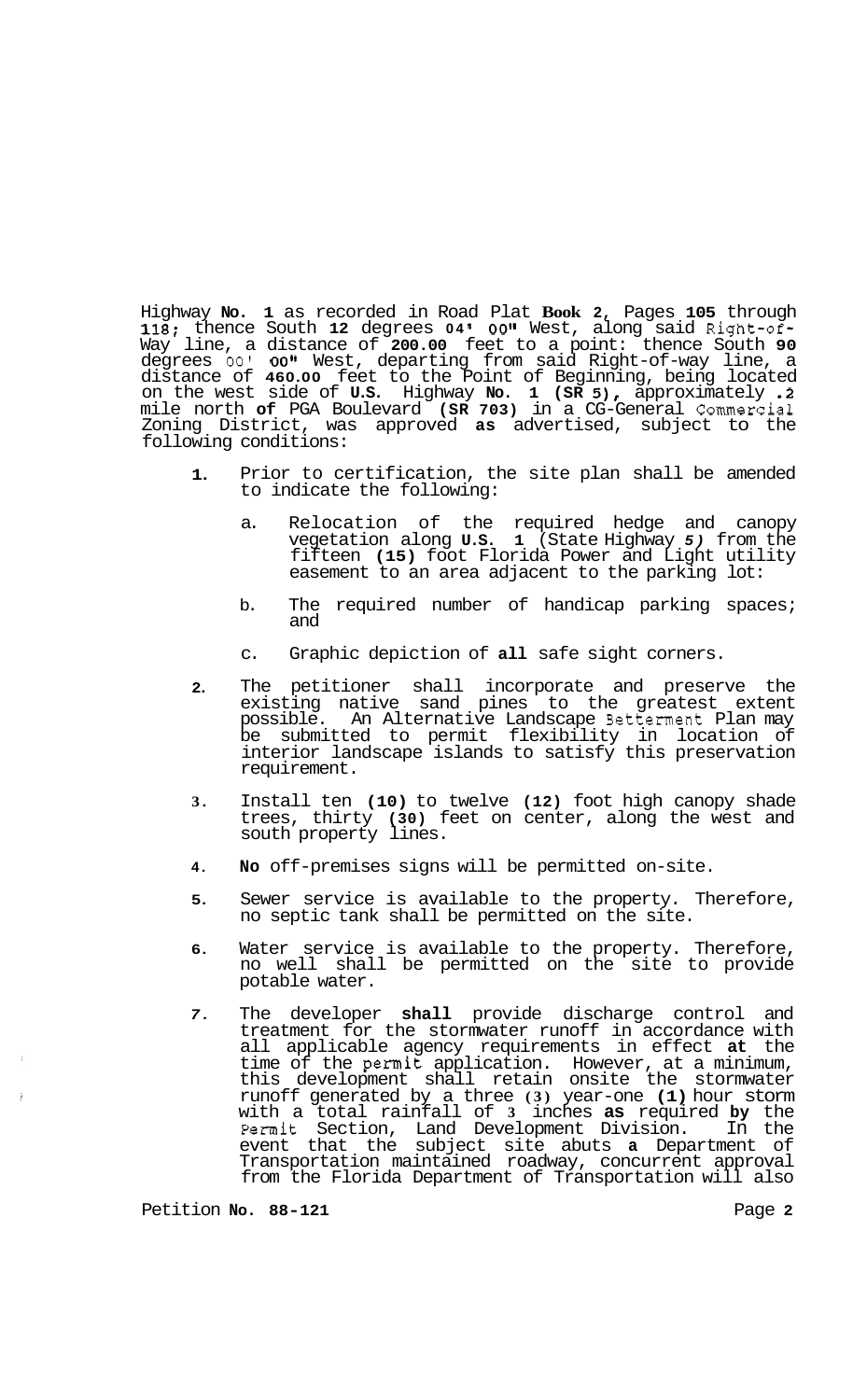**be required. The drainage system shall be maintained in an acceptable condition as approved by the County Engineer. In the event that the drainage system is not adequately maintained as determined by the County Engineer, this matter will be referred to the Code Enforcement Board for enforcement.** 

- **8. The property owner shall construct a right turn lane, north approach on U.** *S.* **1 at the project's north entrance road. Construction shall be subject to approval by the Florida Department of Transportation with concurrent approval by the County Engineer, concurrent with onsite paving and drainage improvements. Construction shall be completed prior to the issuance of a Certificate of Occupancy provided said permit can be obtained by the Florida Department of Transportation. If said permit cannot be obtained, then this petitioner shall be relieved of this condition.**
- **9. The property owner shall pay a Fair Share Fee in the amount and manner required by the "Fair Share Contribution for Road Improvements Ordinance" as it presently exists or as it may from time to time be amended. The Fair Share Fee for this project presently is \$16,074.00 (600 trips X \$26.79 per trip).**
- **lo. In order to comply with the mandatory traffic performance standards the property owner shall be restricted to the following phasing schedule:**

**A minimum of 10,000 square feet of the subject site shall be used as a "furniture store" or equivalent**  These uses shall be subject **to approval by the County Engineer.** 

- **11. Prior to any construction on the subject site, the property shall be investigated by a qualified expert to determine if there are any endangered species inhabiting the site. If the study determines that such species exist on the property, no construction may begin until a relocation program is established in conjunction with the appropriate environmental agency, and such a program implemented.** 
	- **12. Prior to site plan approval, the petitioner shall modify the site plan to relocate eleven (11) parking spaces to create space for a native vegetation preserve area in the rear of the site. To the extent possible, the trees and other sensitive vegetation on the site' that fall within the areas designated for parking and building, and are transportable, shall be relocated to the vegetation preserve areas. Such relocation shall be**

**Petition No.** 88-121 **Page 3**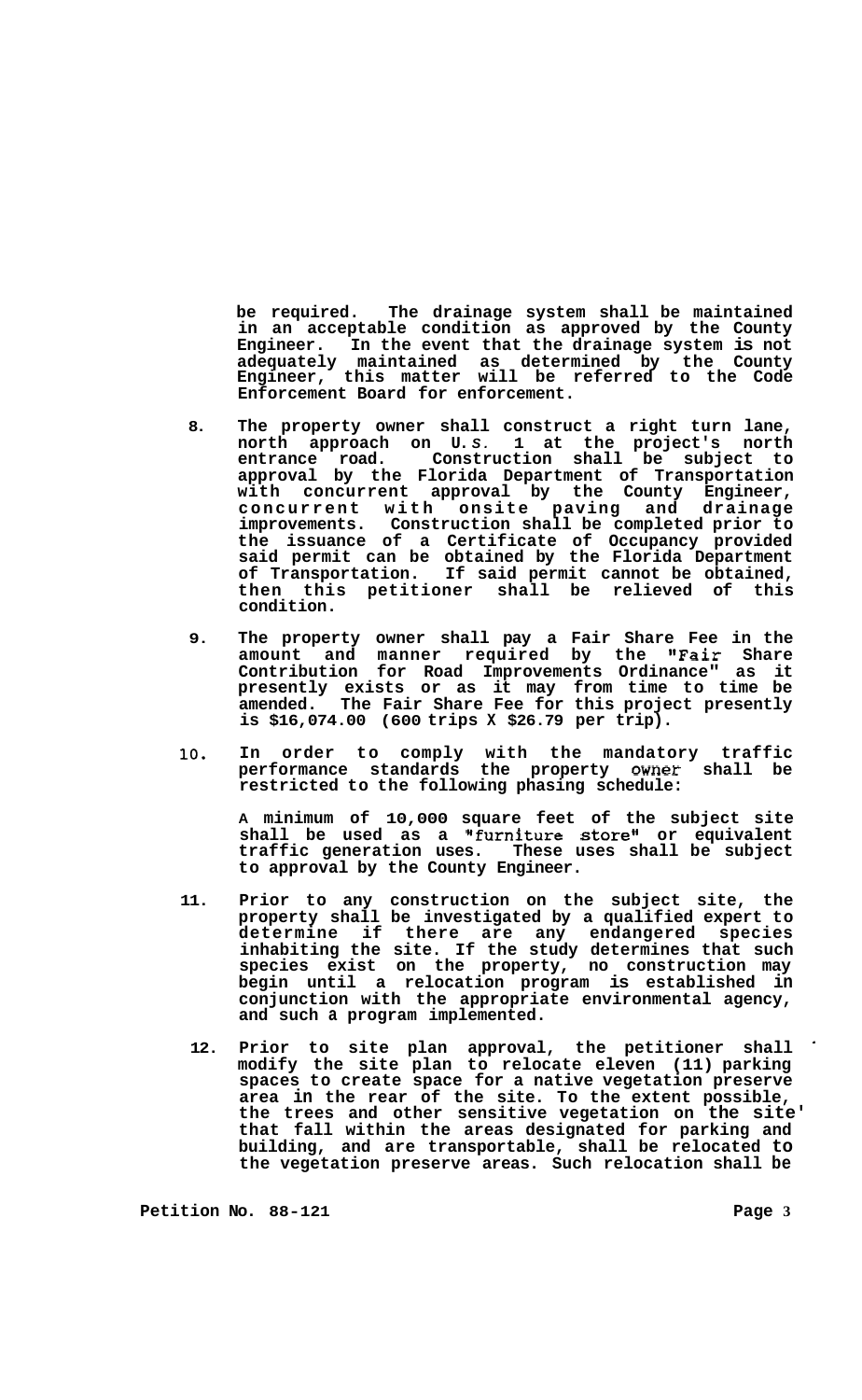performed prior to construction **of** the remainder of the site.

13. Prior to construction, but within 120 days of the completion of the analysis, access to the site shall be permitted to parties mutually approved by the County and the petitioner, for removal **of** any remaining sensitive vegetation that could not be relocated to the onsite preserve due to space limitations. Such vegetation shall be used only for establishment of a new population, or enhancement of an existing population, at a protected location, and not 1:emoved for sale.

The revised site plan, relocation plan, and maintenance plan for the preserve shall be approved **hy** the Department of Environmental Resources Management: prior to the initiation of work on the site.

- 14. The petitioner shall install Alternative Landscape Buffer **No. 3** where the site abuts residential zoned land to the north, west and south.
- **15.** Failure to comply with any conditions of approval may result in the denial or revocation **of** a building permit: the issuance **of** a stop work order: the denial of a Certificate of Occupancy on any building or structure: or the denial or revocation **of** any permit or approval for any developer-owner, commercial-owner, lessee, or user of the subject property. Appeals from such action may be taken to the Palm Beach County Board of Adjustment or as otherwise provided in the Palm Beach County Zoning Code.